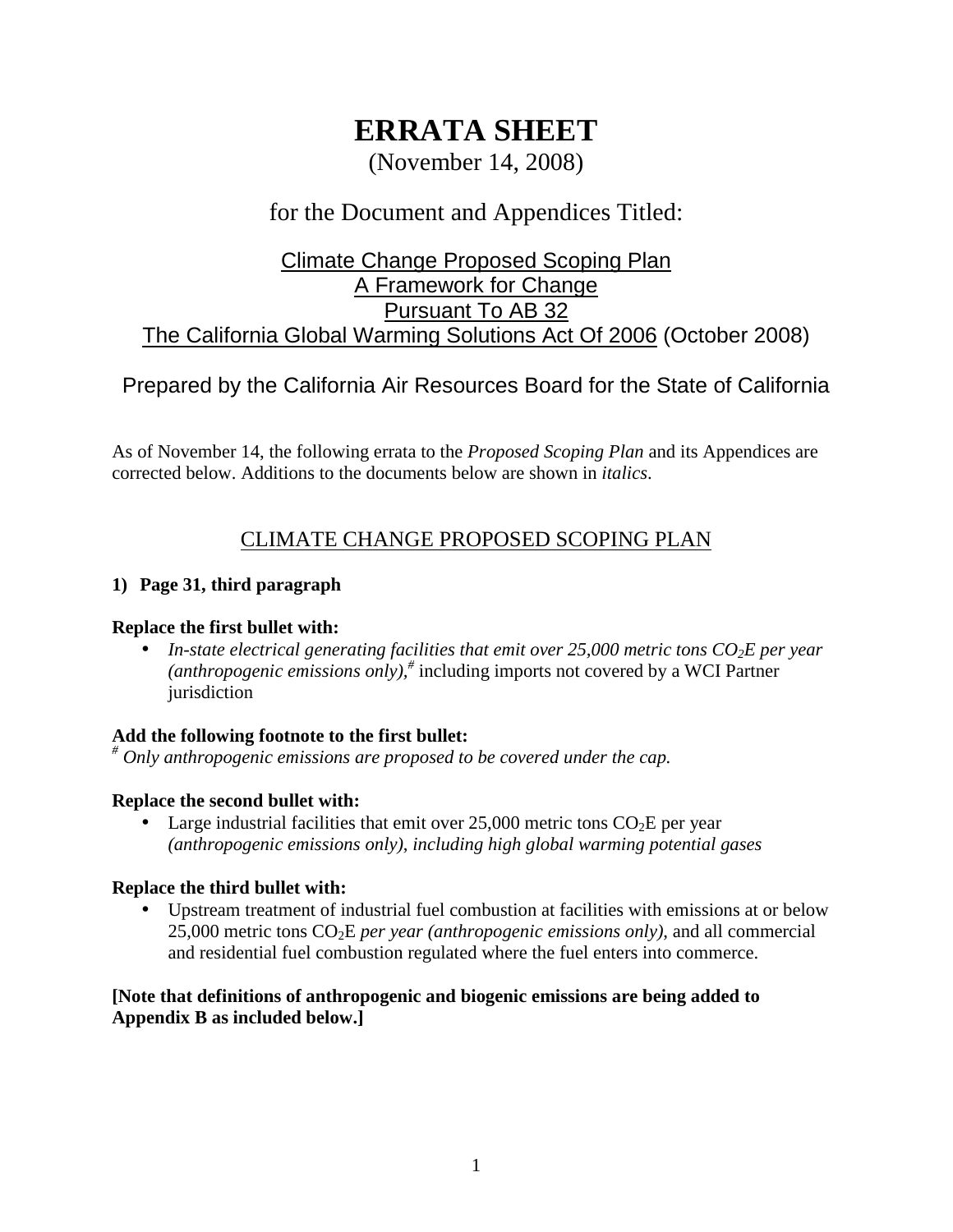# **2) Page 62-63, Section 15. Recycling and Waste**

- • Page 62, subheader-replace "composting" with "*composting and other beneficial uses of organic materials*"
- • Page 62, paragraph 1, line 8 replace "compost" with "*composting and organic materials industry*"
- • Page 62, paragraph 4, line 8 replace "*compost to benefit soils" with "organic materials to produce compost to benefit soils and to produce biofuels and energy*"
- Page 63, Table 20 replace "Compost" with "*Organics Products*"

### **3) Page 65, last paragraph, first sentence**

### **Delete:**

"Table 21"

# **Replace with:**

*"Table 22"* 

### **4) Page 69, second paragraph, second sentence**

# **Delete:**

"local government operations"

 **5) Page 102** 

# **Delete footnotes 75 and 76**

# **Replace with:**

<sup>75</sup> California Economic Strategy Panel. Clean Technology and the Green Economy; Growing  *Products, Services, Businesses and Jobs in California's Value Network, Draft, March 2008. [[http://www.labor.ca.gov/panel/pdf/DRAFT\\_Green\\_Economy\\_031708.pdf\]](http://www.labor.ca.gov/panel/pdf/DRAFT_Green_Economy_031708.pdf)* 

 *76 Tellus Institute and MRG Associates. Clean Energy: Jobs for America's Future. As cited in: Putting Renewables to Work: How Many Jobs Can the Clean Energy Industry Generate? Energy and Resources Group/Goldman School of Public Policy at University of California, Berkeley. April 13, 2004. p. 11 [\[http://rael.berkeley.edu/old-site/renewables.jobs.2006.pdf\]](http://rael.berkeley.edu/old-site/renewables.jobs.2006.pdf)*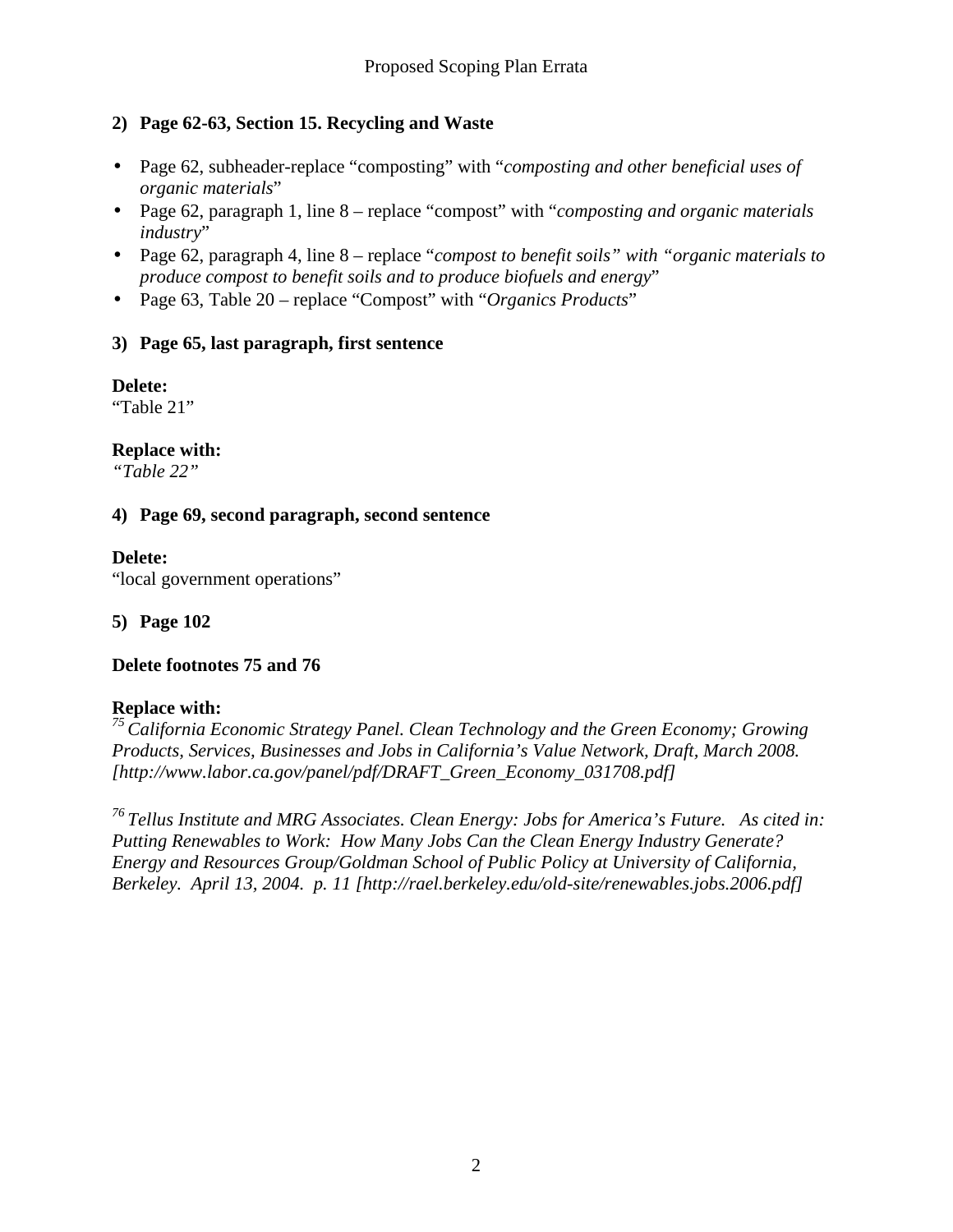# CLIMATE CHANGE PROPOSED SCOPING PLAN APPENDICES VOLUME I: SUPPORTING DOCUMENTS AND MEASURE DETAIL

# **APPENDIX B**

### **6) Page B-12**

 **Add:** 

 *Anthropogenic: Emissions resulting directly from human activities, such as the combustion of fossil fuels in transportation and industrial activities, as well as process emissions from industrial activities. They may also include emissions that result from human influence on natural processes and processes subject to human control.* 

**Biogenic:** Emissions that are produced through natural processes. Biogenic CO<sub>2</sub> emissions, for  *example, result from the oxidation (e.g., combustion) of biologically-derived carbon of recent origin. Biogenic emissions are not necessarily carbon-neutral.* 

# **APPENDIX C**

### **7) Page C-15, second paragraph**

### **Replace first bullet with:**

• In-state electrical generating facilities that emit over 25,000 metric tons  $CO_2E$  per  *year (anthropogenic emissions only),* including imports *not covered by a WCI Partner jurisdiction* 

### **Replace second bullet with:**

• Large industrial sources above 25,000 metric tons CO<sub>2</sub>E *per year (anthropogenic emissions only),* including *industrial process emissions of* high global warming potential gases $\overline{7}$ 

### **Replace third bullet with:**

 • Upstream treatment of industrial fuel combustion at facilities with emissions at or below 25,000 metric tons CO2E *per year (anthropogenic emissions only),* and all commercial and residential fuel combustion<sup>8</sup>

# **Replace fourth bullet with:**

 • Upstream treatment of transportation fuels *regulated where the fuel enters into commerce.*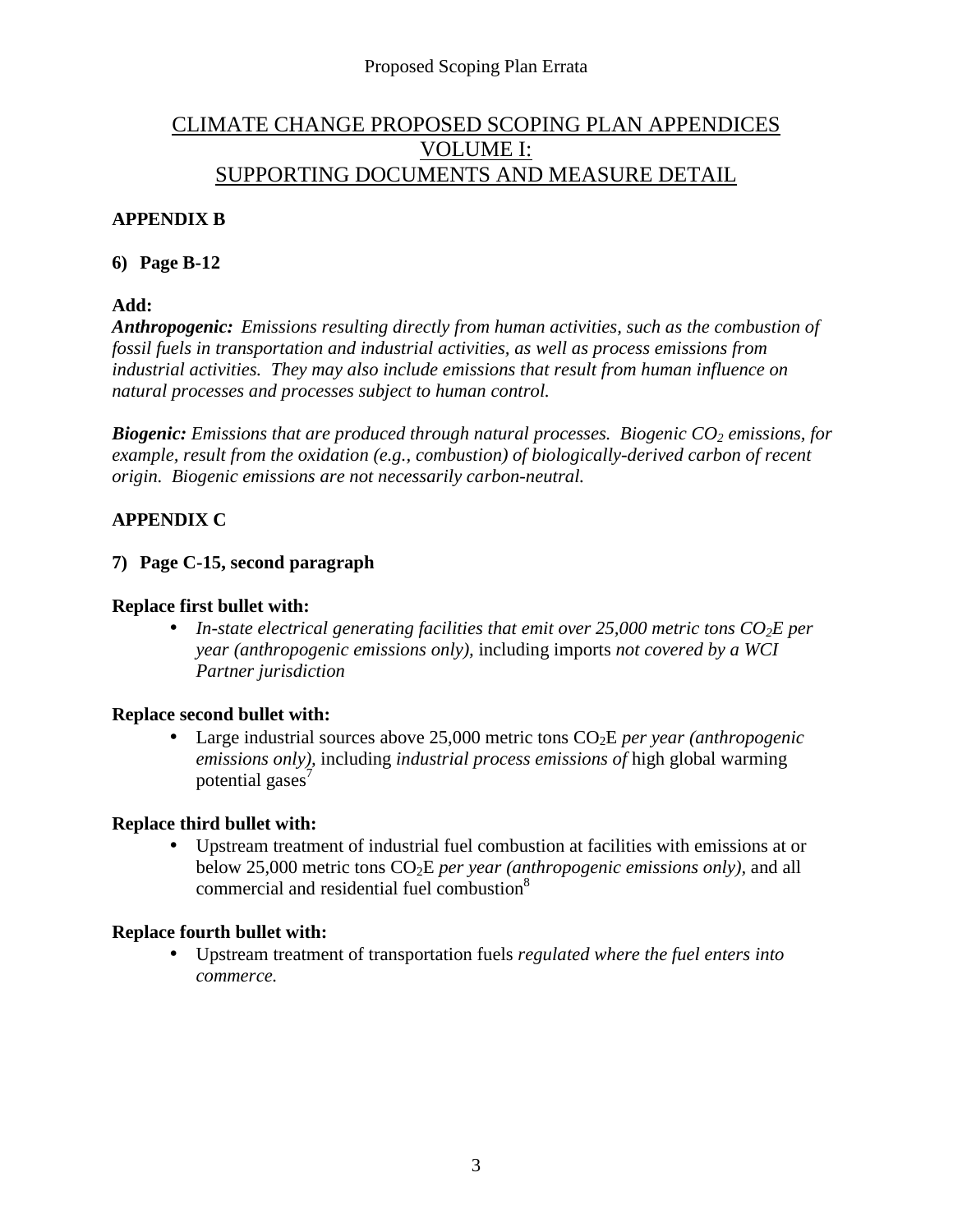# **8) Page C-98, third paragraph**

 **First sentence**  "Draft Scoping Plan"  **Replace with:**  *"Proposed* Scoping Plan" **Delete:** 

 **Third sentence**  "Draft Scoping Plan"  **Replace with:**  "*Proposed* Scoping Plan" **Delete:** 

# **9) Section 9, pages C-158 through C-163**

- • Page C-158, (RW-3) replace "Composting" with "*Composting and Other Organics Products*"
- • Page C-159, paragraph 2, line 4 replace "compost" with "*compost and other non-ADC beneficial uses of organic materials*"
- • Page C-159, paragraph 3, line 3 replace "compost" with "*compost and other organics products*"
- • Page C-161, Section title replace "Composting" with "*Composting and Other Organics Products*"
- • Page C-161, paragraph 1 under "Composting" section replace "compost" with "*compost, mulch, and biofuels/energy*"
- • Page C-162, paragraph 1, line 3 replace "compost" with "*compost and other beneficial uses*"
- • Page C-163, Table 29 replace "Compost" with "*Composting and Other Organics Products*"

# **10) Page C-163, Table 29, Proposed Lead Agency Column**

### **Delete:**

 "& DGS" from the measure "Extended Producer Responsibility" in row 4 "CIWMB &" from the measure "Environmentally Preferable Purchasing" in row 5 **Delete:** 

# **APPENDIX D**

 There was a formatting problem with Appendix D (Western Climate Initiative Design Recommendations) and the table numbers are incorrect. For a correct version please go to the WCI website at:

[http://www.westernclimateinitiative.org/](http://www.westernclimateinitiative.org)

Please note the WCI correction for Table B-10 on the WCI website at the above URL.